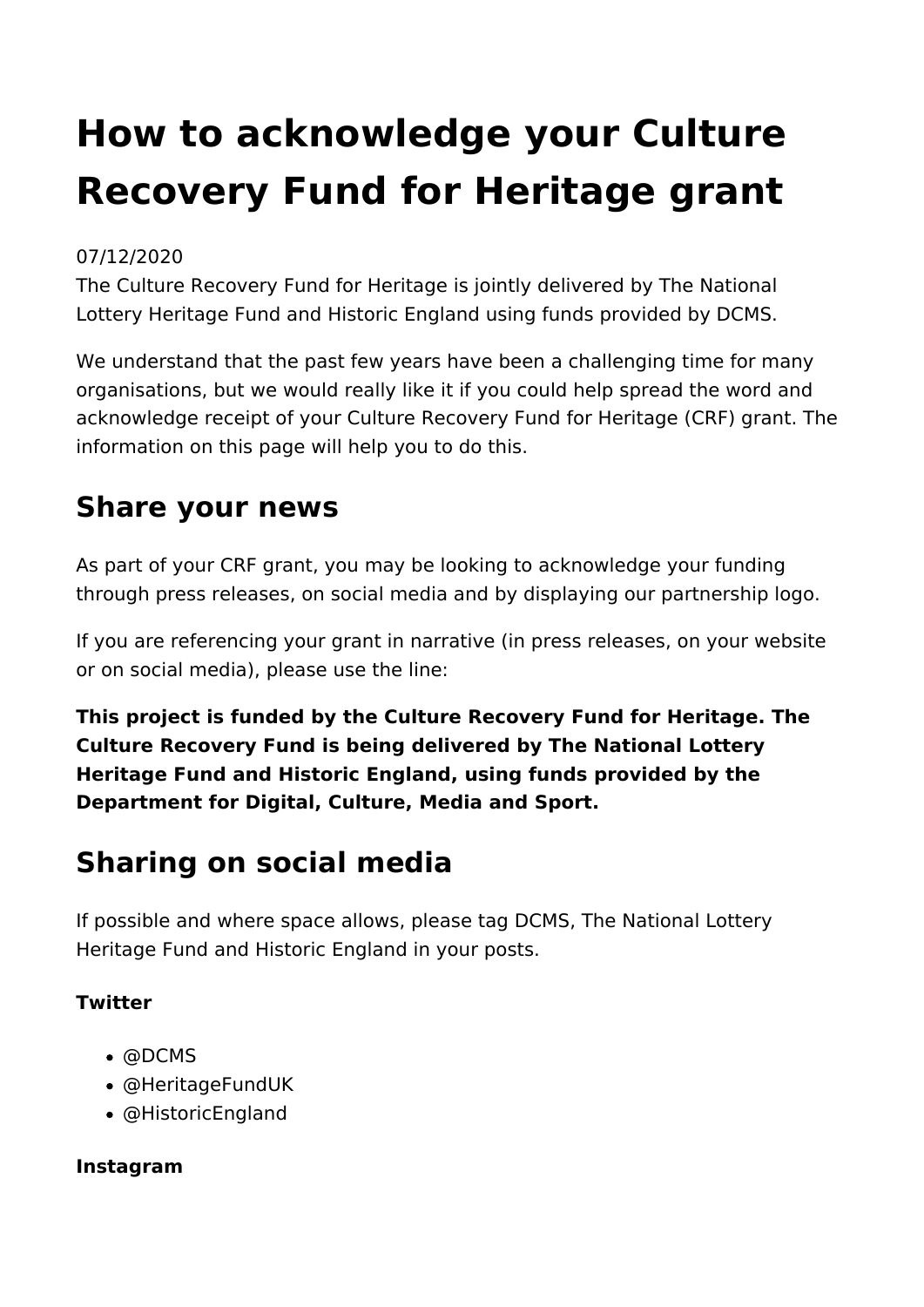- @dcmsgovuk
- @HeritageFundUK
- @HistoricEngland

#### **LinkedIn**

- @dcmsgovuk
- @NationalLotteryHeritageFund
- @HistoricEngland

#### **Our hashtags**

- #CultureRecoveryFund
- #HereForCulture

#### **Photos**

Using great pictures will give your posts the best chance of gaining attention. Use anything that shows the value of the great work you do.

# **Using our logo**

You can download our logo and use it anywhere where people can clearly see it.

### **Logo artwork**

CRF is supported using public funds and joint delivered by The National Lottery Heritage Fund and Historic England. When using our logo, please use it in its entirety to ensure this funding and delivery relationship is maintained.

There are three versions of our logo available:

- full colour
- white (to be used on dark-coloured backgrounds)
- black (to be used where full colour is not possible).

Print (eps) and screen (png) versions of each logo are available.

### **Large acknowledgement**

For larger acknowledgement materials – for example on the side of a building – please make sure the logo is big enough to be clearly visible from a distance of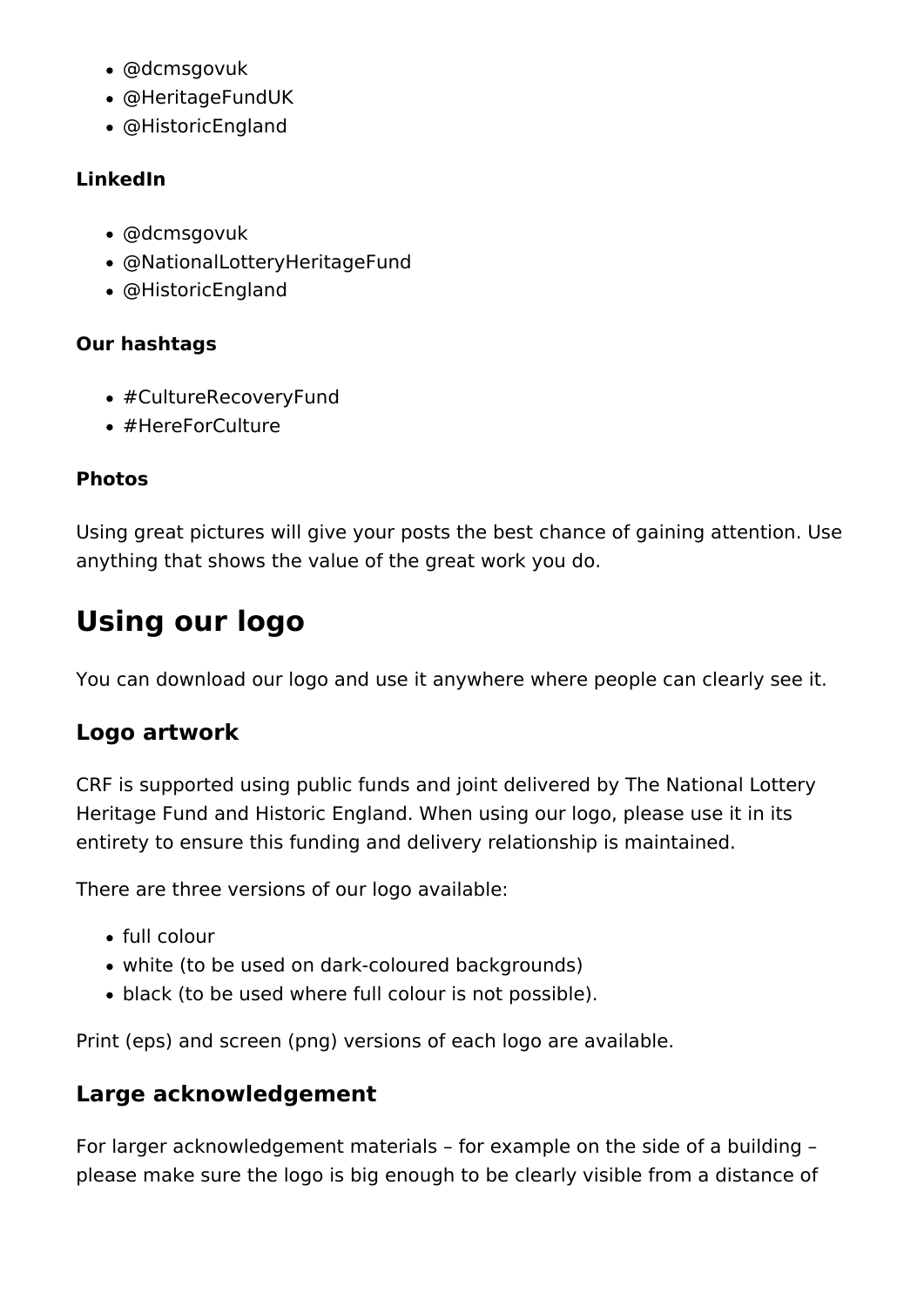five metres.

Minimum size

The minimum size refers to the whole width of the logo lock-up. logo lock-up is clear and legible, the minimum size the logo loc is 108mm in print and 306px on screen.

Exclusion zone

The exclusion zone ensures the logo is not compromised by oth helps it stand out. The following is a minimum clearance area. leave more space around the logo than the exclusion zone.

The height and width of the clear space is set by the width of t the DCMS logo.

Colour

The logo must only be reproduced in black, white or the full col these pages.

Please do not use the logo in pink, gold, grey or any other colo here.

#### Acknowledging DCMS #HereforCulture

We encourage CRF recipients to celebrate the resilience of the pandemic by publicly displaying the Culture Recovery Fund plac out to you. In addition alongside continuing to join in with the hashtag you could:

- display a digital plaque on your website and social media pr
- print your own bespoke plaque using the provided design principles

The digital plaques are available to download below:

[DCMS #HereforCulture digi](https://www.heritagefund.org.uk/sites/default/files/dcms_here-for-culture-digital-artwork_2022.zip)tal plaques

Any questions or concerns about digital plaques should be dired CRF enquiries matifibexquiries@dcms.gov.uk

Attachment Size